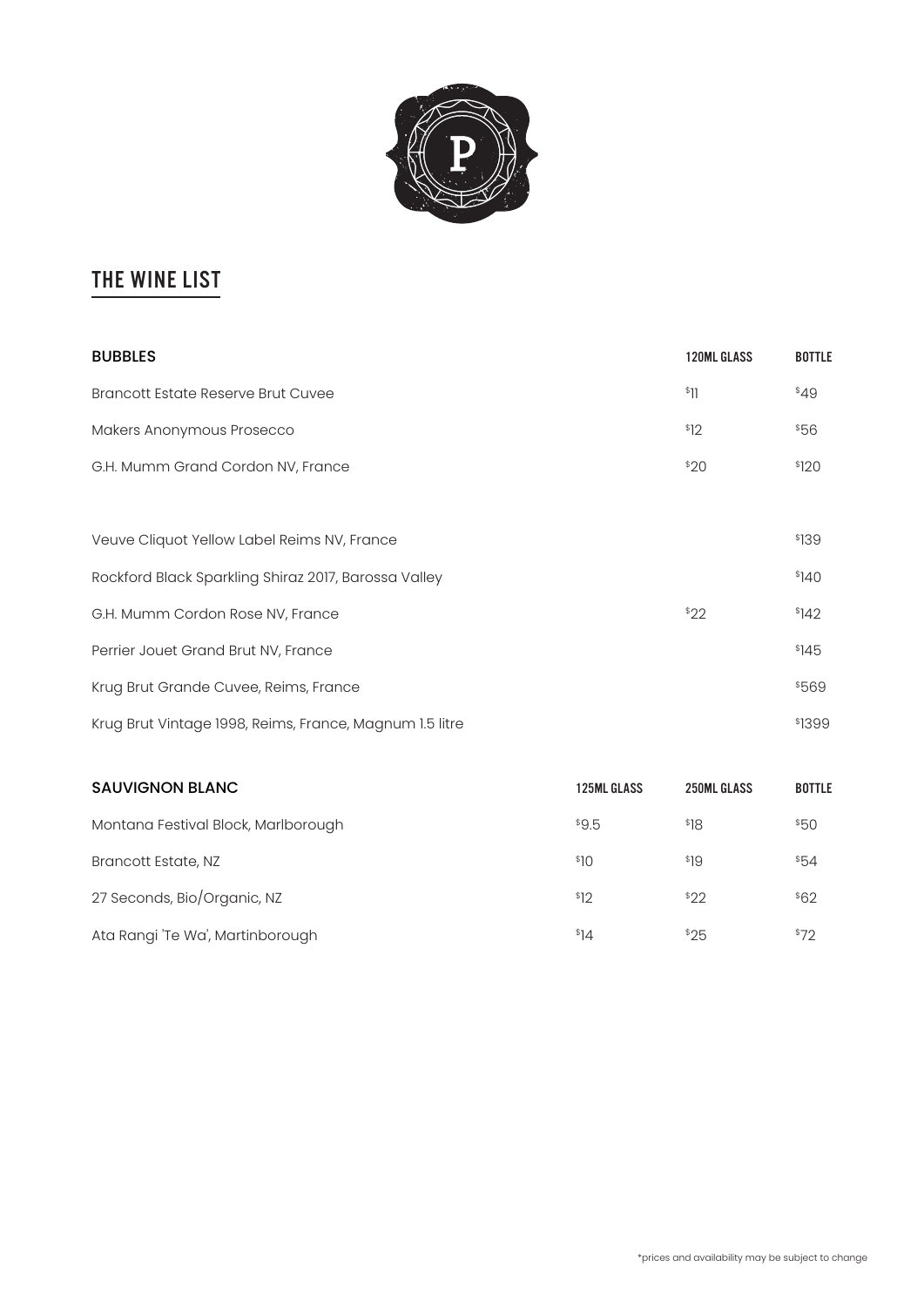

| <b>125ML GLASS</b> | <b>250ML GLASS</b> | <b>BOTTLE</b> |
|--------------------|--------------------|---------------|
| \$9.5              | \$18               | \$50          |
| \$10               | \$19               | \$54          |
| \$13               | \$23               | \$67          |
| \$14               | \$24               | \$72          |
|                    |                    |               |

| <b>CHARDONNAY</b>                       | <b>125ML GLASS</b> | 250ML GLASS | <b>BOTTLE</b> |
|-----------------------------------------|--------------------|-------------|---------------|
| Montana Festival Block, Gisborne        | \$9.5              | \$18        | \$50          |
| Brancott Estate, NZ                     | \$10               | \$19        | \$54          |
| Church Road McDonald Series, Hawkes Bay | \$13               | \$24        | \$68          |
| Kahurangi Estate Reserve, Nelson        | \$14               | \$25        | \$70          |
| Te Mata Elston, Hawke's Bay             |                    |             | \$100         |

| <b>ROSE   RIESLING   VARIETALS</b>            | <b>125ML GLASS</b> | <b>250ML GLASS</b> | <b>BOTTLE</b> |
|-----------------------------------------------|--------------------|--------------------|---------------|
| Montana Classics, NZ                          | \$10               | \$19               | \$54          |
| 27 Seconds, Bio/Organic, NZ                   | \$12               | \$23               | \$65          |
| Nevis Bluff Pinot Noir Rose, Central Otago    | \$14               | \$26               | \$75          |
| Brancott Estate Riesling, NZ                  | \$10               | \$19               | \$54          |
| Askerne Viogner, Hawkes Bay                   | \$14               | \$26               | \$75          |
| Coney Wines 'Ragtime' Riesling, Martinborough | \$15               | \$28               | \$80          |
| Johanneshof Gewurtzraminer, Marlborough       |                    |                    | \$99          |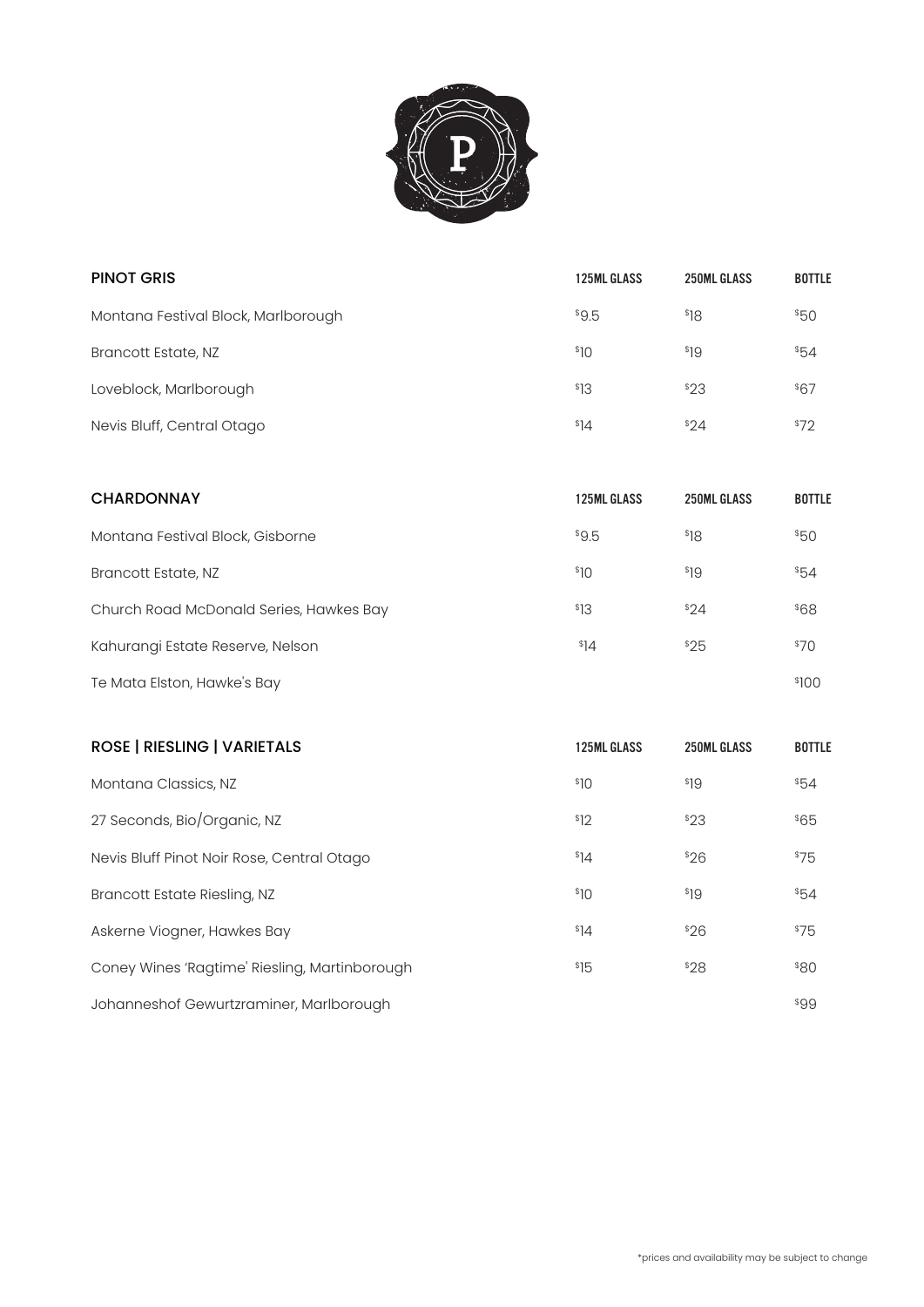

| <b>PINOT NOIR</b>                            | <b>125ML GLASS</b> | 250ML GLASS | <b>BOTTLE</b> |
|----------------------------------------------|--------------------|-------------|---------------|
| Montana Festival Block, Waipara              | \$10               | \$19        | \$53          |
| Brancott Estate, NZ                          | \$11               | $^{\$}21$   | \$59          |
| Duke of Cromwell, Central Otago              | \$11.5             | \$22        | \$63          |
| Villa Maria, Seddon Vineyard, Awatere Valley |                    |             | \$108         |

| <b>MERLOT   CABERNET SAUVIGNON   BLENDS</b>         | 125ML GLASS      | <b>250ML GLASS</b> | <b>BOTTLE</b> |
|-----------------------------------------------------|------------------|--------------------|---------------|
| Montana Festival Block Merlot Cabernet, Hawke's Bay | \$9.5            | \$18               | \$50          |
| Vidal Reserve Merlot-Cabernet/Savignon, Hawke's Bay | <sup>\$</sup> 13 | \$24               | \$69          |
| Church Road McDonald Series Merlot, Hawkes Bay      | \$15             | \$27               | \$75          |
| Trapiche 'Pure' Malbec, Mendoza, Argentina          | \$11             | 320                | \$56          |
| Te Mata Awatea Cabernet Merlot, Hawke's Bay         |                  |                    | 88\$          |

| <b>SYRAH &amp; SHIRAZ</b>                          | <b>125ML GLASS</b> | 250ML GLASS | <b>BOTTLE</b> |
|----------------------------------------------------|--------------------|-------------|---------------|
| Cookoothama Shiraz, Darlington Point, NSW          | \$13               | \$24        | \$70          |
| Church Road McDonald Series Syrah, Hawke's Bay     | \$15               | \$27        | \$75          |
| Vidal Reserve Syrah, Gimblett Gravels, Hawke's Bay | \$13               | \$24        | \$69          |
| Te Mānia Syrah (vegan), Nelson                     | \$14               | \$25        | \$72          |

*Ask to see the list of wines from our cellar*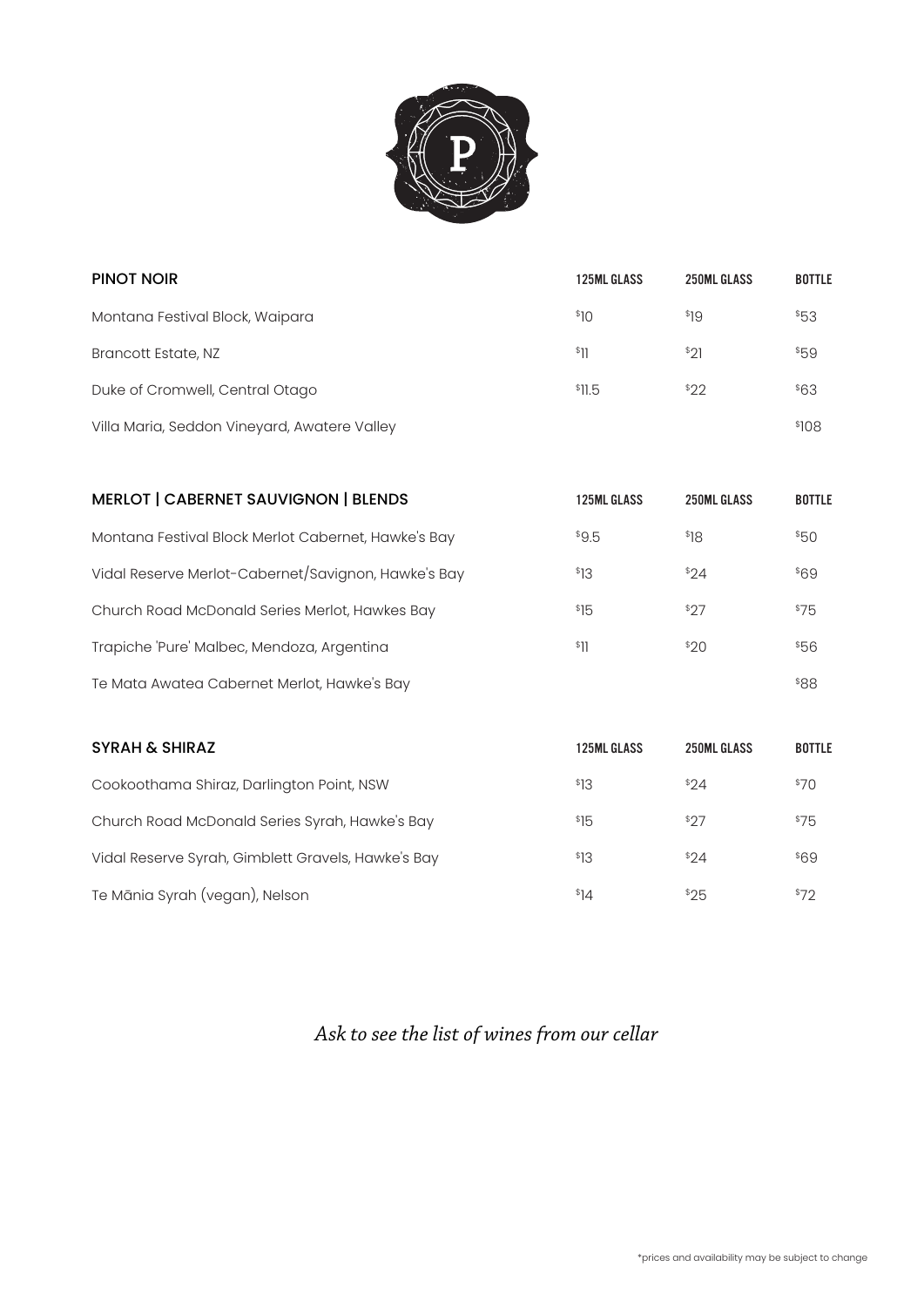

| <b>PORT   COGNAC   DESSERT WINE</b>                               |      | GLASS | <b>BOTTLE</b> |
|-------------------------------------------------------------------|------|-------|---------------|
|                                                                   |      | 60ML  |               |
| <b>Taylors Fine Tawny Port</b>                                    |      | \$11  | \$99          |
| Taylors 10 yr old Tawny                                           |      | \$14  | \$140         |
| Taylors 20 yr old Tawny                                           |      | \$20  | \$198         |
|                                                                   |      | 45ML  |               |
| Martell VS                                                        |      | \$15  |               |
| Martell VSOP                                                      |      | \$19  |               |
| Warres Vintage Port 2011                                          |      | \$23  |               |
| Godet XO                                                          |      | \$32  |               |
| Martell Cordon Bleu                                               |      | \$34  |               |
|                                                                   |      |       |               |
|                                                                   |      | 90ML  |               |
| Nevis Bluff Late Harvest Pinot Gris, Central Otago                |      | \$14  | \$53          |
| De Bortoli Noble One Botrytis Semillion, Riverina, Australia      |      | \$18  | \$72          |
| Coney Wines 'Sticky Fingers' Noble Riesling, Martinborough        |      | \$20  | <b>880</b>    |
| Nevis Bluff Late Harvest Pinot Gris, Central Otago - Vintage 2011 |      |       | <b>\$80</b>   |
| Brown Brothers 'Patricia' Late Harvest Riesling, Australia        | 2009 |       | \$100         |
|                                                                   | 2008 |       | \$110         |
| De Bortoli 'Black Noble', 10 Year Barrel Aged, Australia          |      |       | \$150         |
| De Bortoli 'Noble One', Botrytis Semillon, Australia              |      |       | \$160         |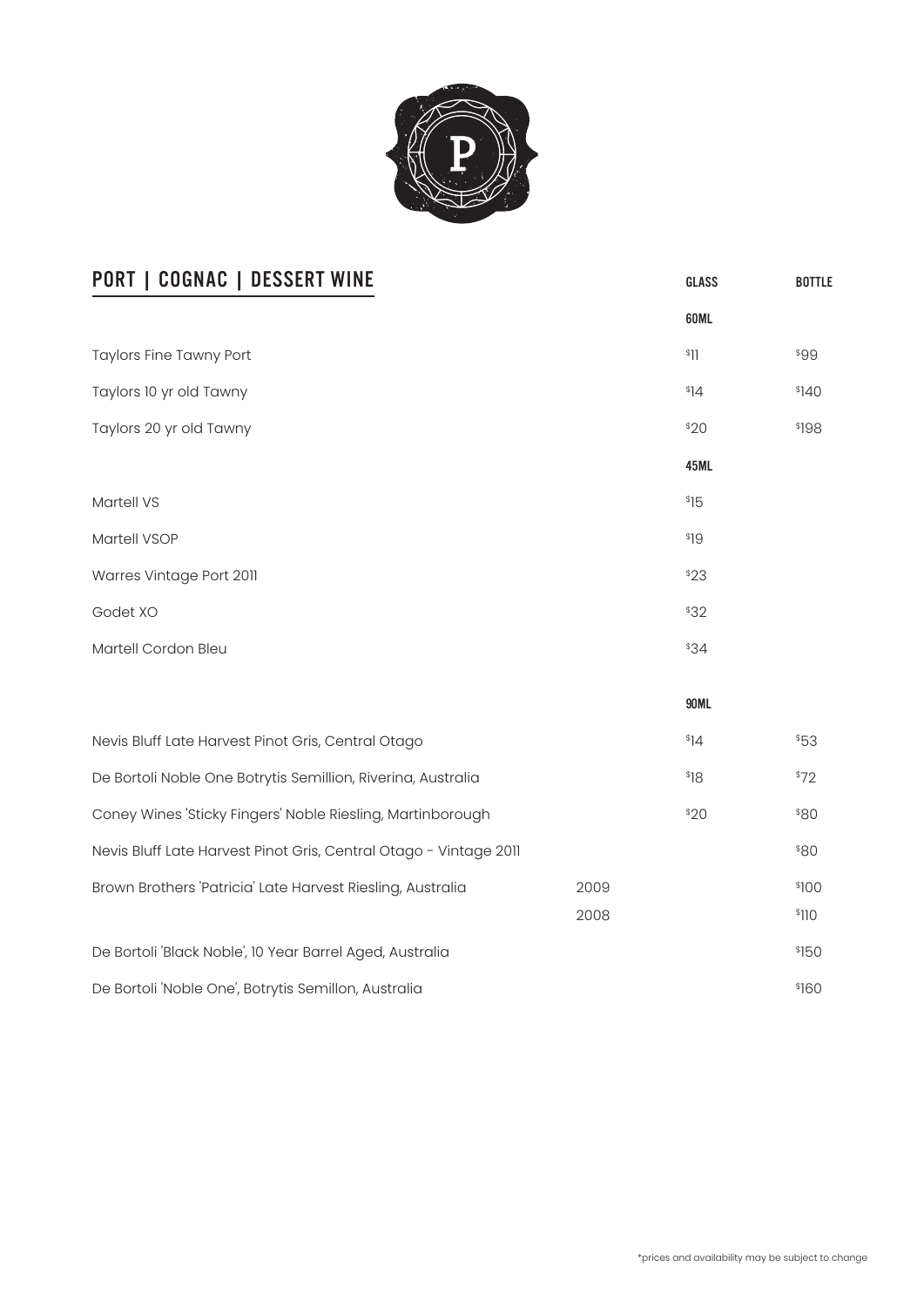

## beer ON TAP

| Heineken, 330ml | <sup>နေ</sup> ဂ | Black Dog Chomp, NZ Pale Ale | <sup>\$</sup> 13 |
|-----------------|-----------------|------------------------------|------------------|
| Heineken, 500ml | \$14            | Monteith's Patriot APA       | \$13             |
| Tuatara IPA     | <sup>\$13</sup> | Guest Tap (ask our staff!)   | <sup>\$</sup> 13 |

## Bottled beer

| Heineken       | \$11  | Sol                | \$12 |
|----------------|-------|--------------------|------|
| Heineken Light | \$7.5 | DB Export Gold     | \$9  |
| Heineken Zero  | \$7   | Monteith's Black   | \$11 |
| Tui Pale Ale   | \$8   | Monteith's Orginal | \$11 |

# CIder | Seltzer | Spritzer

| Monteith's Apple Cider              | \$11 |
|-------------------------------------|------|
| Rekorderlig Forrest Berries Cider   | \$17 |
| Rekorderlig Rasberry and Lime Cider | \$17 |
| Kombucha Bros Hard Blood Orange     | \$13 |
| Kombucha Bros Gin Blend             | \$13 |

# non-alcoholic beverages

| Soft drinks - Coca Cola, Coke No Sugar                                            | \$5      |
|-----------------------------------------------------------------------------------|----------|
| Mixers - Schweppes Tonic Water, Soda Water, Lemonade, Dry Ginger Ale, Ginger Beer | $^{\$}5$ |
| Fruit juices - Simply Squeezed Apple, Cranberry, Orange, Pineapple, Tomato        | \$5.5    |
| Phoenix Organic Ginger Beer, NZ                                                   | \$6      |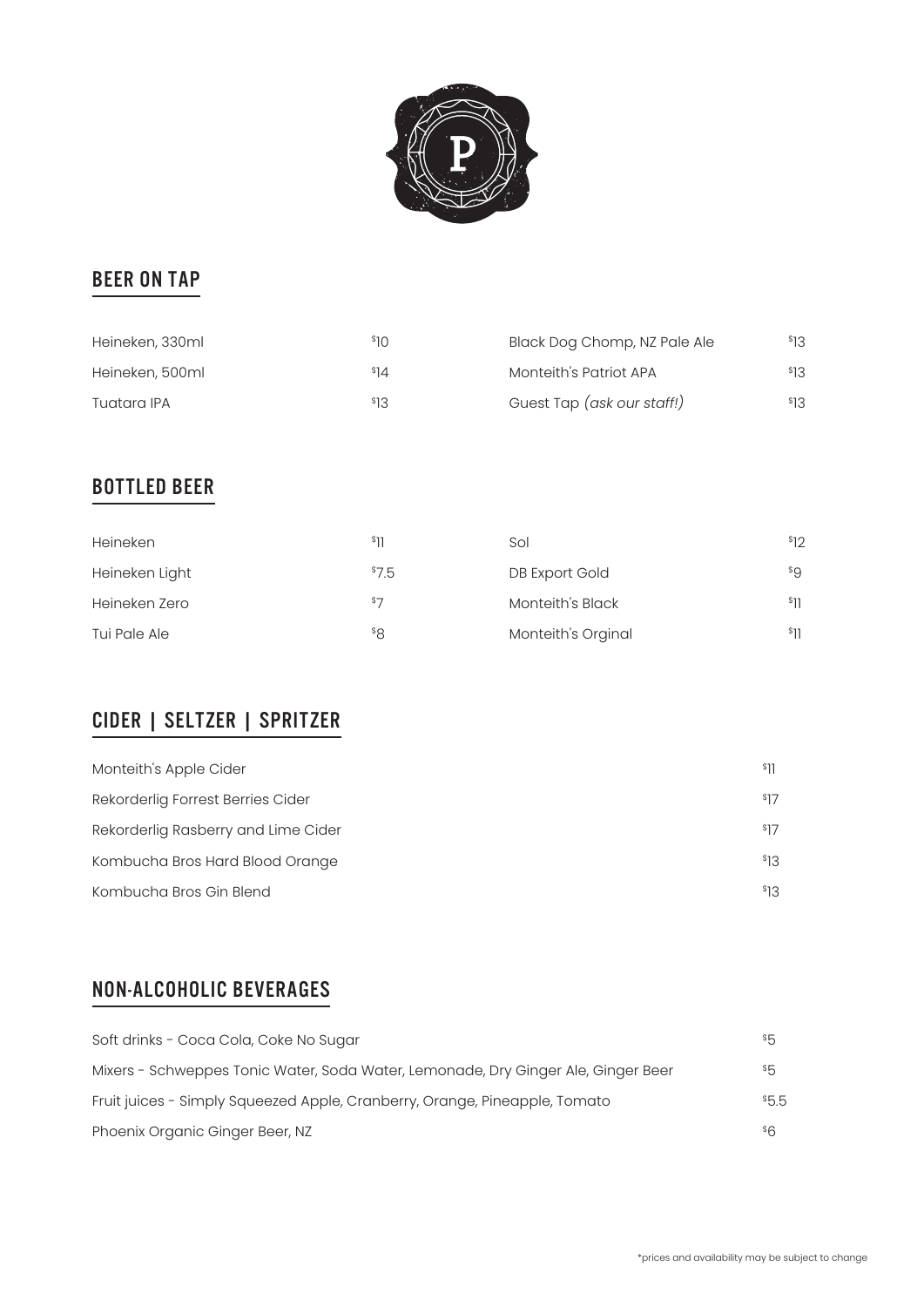

Dear Whiskey lover,

On the following pages are but a few, which we'd love to have available all year round. Alas, global demand and constant changes to pricing and production options have an impact on availablility.

In New Zealand for example where the consumption of the Japanese collection barely registers on a global scale it can prove to be difficult to maintain consistancy in supply. Much effort goes into maintaining a reasonable level of choices, however, please bare with us as at times your first choice may not be available.

#### Islay

Often called the 'Whisky Island' due to only eight distilleries there. The island produces very distinct malts, generally heavily peated and smoky in flavour.

| NO. |                   | <b>30ML</b> | NO. |                                | <b>30ML</b> |
|-----|-------------------|-------------|-----|--------------------------------|-------------|
|     | Ardbeg 10 yr old  |             | h   | Laphroaig 10 yr old            |             |
|     | Bowmore 12 yr old |             |     | Bruichladdich "Classic Laddie" | 16ء         |

### Highlands | Lowlands | Speyside

The 'Highlands' is the largest area of Scotlands distilleries. As such the variance in flavours and finish can vary greatly. With this in mind the whiskies can range from dry to sweet, some even having a touch of smoke and peat.

Technically Speyside lies within the Highland region. It is home to approximately half of Scotland's malt whisky distilleries. This small area of land produces mellow, sweet, and at times fruit aromatic whiskies.

Whiskies from the Lowlands tend to be soft and mild in character. They often display a malty and somewhat grassy characteristic with subtle and delicate aromas.

| NO. |                                              | <b>30ML</b>      | NO. |                                    | <b>30ML</b> |
|-----|----------------------------------------------|------------------|-----|------------------------------------|-------------|
| 8   | Glendronach 12 yr old                        | \$12             | 16  | The Glenfiddich Winter Storm       | \$69        |
| 9   | Glendronach 21 yr old Parliamentarian        | \$31             | 17  | The Glenfiddich 30 yr old          | \$90        |
| 10  | Glenmorangie 10 yr old                       | 4                | 18  | <b>Glenlivet Reserve</b>           | \$14        |
| 12  | Mackinlay's Rare Old Malt - Shackletons \$32 |                  | 19  | Longrow Red II yr old              | \$16        |
| 13  | Aberlour 12 yr old                           | $ {}^{3}$ ]]     | 20  | NZWC The 25 Year Old (Dunedin, NZ) | $^{\$}41$   |
| 14  | The Balvenie 12 yr old double wood           | <sup>\$</sup> 18 |     |                                    |             |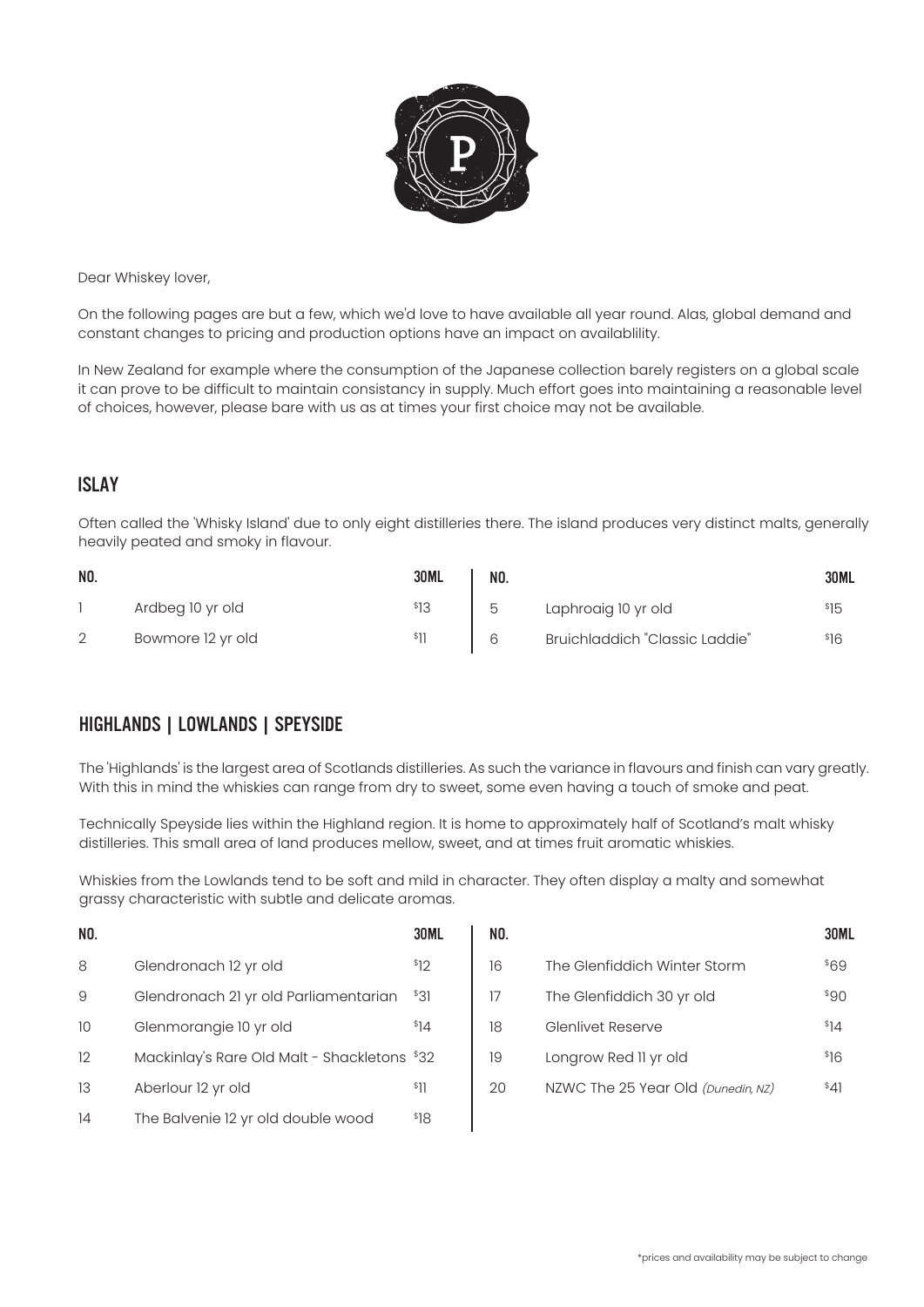

### **IRISH**

Most Irish pot still whiskey is distilled three times, while most (but not all) Scotch whisky, is distilled twice. Peat is rarely used in the malting process, so often Irish whiskey can have a smoother finish as opposed to the smoky, earthy overtones common to some Scotches.

| NO. |                       | <b>30ML</b> | NO. |                   | 30ML |
|-----|-----------------------|-------------|-----|-------------------|------|
| 22  | Bushmills Blackbush   | \$11        | 26  | Teeling 21 yr old | \$28 |
| 23  | Connemara             | \$12        | 27  | Penderyn (Welsh)  | \$16 |
| 24  | Jameson Irish Whiskey | $^{\$}9$    |     |                   |      |

### Blended

Most blended scotch whiskies contain a combination of over 40 or 50 different malts and grains. The ratio of malt to grain can be 60% grain 40% malt and will determine taste.

| NO. |                         | <b>30ML</b> | NO. |                     | <b>30ML</b> |
|-----|-------------------------|-------------|-----|---------------------|-------------|
| 28  | Canadian Club           | $^{\$}9$    | 34  | Chivas Ultis        | \$37        |
| 29  | Canadian Club 20 yr old | \$14        | 35  | Johnnie Walker Red  | \$9         |
| 30  | Chivas Regal 12 yr old  | $^{\$}22$   | 36  | Johnnie Walker Gold | \$16        |
| 31  | Chivas Extra            | \$12        | 38  | White and Mackay    | \$9         |
| 33  | Chivas Regal 18 yr old  | \$19        |     |                     |             |

#### **JAPANESE**

Broadly speaking Japanese whisky is much more similar to the Scottish style than any other. Production dates back to 1870 in Japan. Although it was all to create whisky for the local market, today Japanese single malts are widely respected, often beating some of Scotland's best in blind tastings.

| NO. |                                   | 30ML             | NO. |                             | <b>30ML</b> |
|-----|-----------------------------------|------------------|-----|-----------------------------|-------------|
| 39  | <b>Hakushu Distillers Reserve</b> | \$17             | 44  | Nikka Coffey Grain          | \$20        |
| 40  | Hakushu 12 yr old                 | <sup>\$20</sup>  | 45  | Nikka Pure Malt Black       | \$26        |
| 43  | Nikka Miyagikio                   | <sup>\$</sup> 19 | 47  | Yamazaki Distillers Reserve | \$20        |